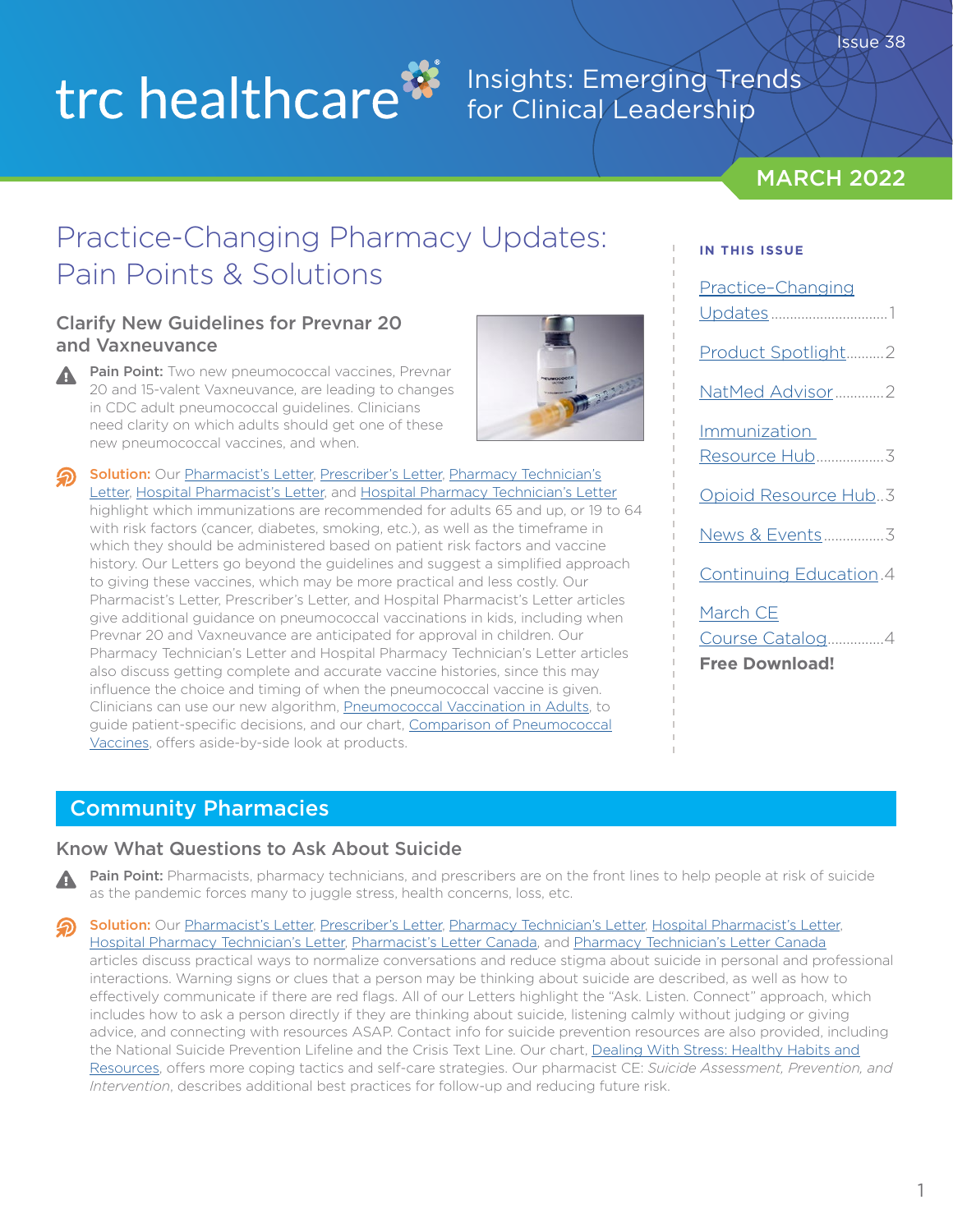### <span id="page-1-0"></span>Hospital Pharmacies

#### Know the Rules About Wearing Makeup While Sterile Compounding

- Pain Point: Pharmacy staff should not wear cosmetics in sterile compounding areas due to an increased risk of contamination. However, USP<797> does not define what is considered a cosmetic, so there can be confusion over this point as well as difficulty in enforcing pharmacy policies.
- Solution: Our [Hospital Pharmacist's Letter](https://hospital-pharmacist.therapeuticresearch.com/Content/Articles/PLH/2022/Mar/Know-the-Rules-About-Wearing-Makeup-While-Sterile-Compounding?utm_campaign=march_2022_insights_newsletter&utm_medium=email&utm_source=hubspot) and [Hospital Pharmacy Technician's Letter](https://hospital-pharmacytech.therapeuticresearch.com/Content/Articles/PTLH/2022/Mar/Know-the-Rules-About-Wearing-Makeup-While-Sterile-Compounding?utm_campaign=march_2022_insights_newsletter&utm_medium=email&utm_source=hubspot) articles clarify that makeup should not be worn in sterile compounding areas, because flakes and particles can be shed, plus makeup contains microorganisms. We go into more detail, including the possibility of pharmacies prohibiting other cosmetics, the fact that coverings such as goggles are not recommended in place of removing makeup, and that even quick trips into a compounding area should not occur if an individual is wearing makeup. In these articles, we provide subscribers a link to CriticalPoint in-person courses, and information about our CE course, Sterile Compounding: Aseptic Technique.

### Natural Medicines

#### New Article: Cannabinoids Getting COVID-19 Attention

Pain Point: Recent headlines have touted various cannabinoids, including cannabidiol (CBD) and cannabigerol (CBG), as potential treatments for COVID-19. Healthcare providers should be prepared to answer questions from patients who may be looking to use cannabis, hemp, or cannabinoids for this purpose.



Solution: Our new [Natural Medicines](https://naturalmedicines.therapeuticresearch.com/news/news-items/starnatural-medicines-and-covid-19star/cannabinoids-getting-covid-19-attention.aspx?utm_campaign=march_2022_insights_newsletter&utm_medium=email&utm_source=hubspot) article explains how the evidence supporting these new claims is based solely on in vitro research, which doesn't often align with effects in humans. In fact, a well-designed clinical study evaluating CBD in patients with mild to moderate COVID-19 has already been published, and it didn't identify any benefit. Also,although all of the research thus far has only evaluated specific cannabinoids, there is growing interest in the use of whole cannabis for COVID-19, which may carry safety concerns. We discuss all of this and more in our article.

### Product Spotlight: RxAdvanced: Anticoagulation Management



Patients who receive anticoagulant therapies rely on well-trained healthcare experts to assess, monitor, and manage their treatments. That makes anticoagulation management a critical area of practice for pharmacists. Many hospital and institutional pharmacies recognize the need to invest in training to help pharmacists develop advanced knowledge of anticoagulants, especially for complex regimens that are necessary to treat or prevent acute and chronic conditions.

WTRC Healthcare offers [RxAdvanced: Anticoagulation Management](https://trchealthcare.com/about-us/products/rxadvanced/anticoagulation-management/?utm_campaign=march_2022_insights_newsletter&utm_medium=email&utm_source=hubspot) as a comprehensive training program to prepare pharmacists for their integral role in anticoagulation medication management.

Now available for individual and group purchases.

# Just Launched: NatMed Advisor

NatMed Advisor is a mobile-friendly, consumer-facing library of reliable information on natural medicines and alternative therapies. Co-brand NatMed Advisor and add value for patients by giving them access to the latest research about natural medicines safety, effectiveness, and dosing.

Read more about how you can provide [NatMed Advisor](https://trchealthcare.com/about-us/products/natural-medicines/natmed-advisor/?utm_campaign=march_2022_insights_newsletter&utm_medium=email&utm_source=hubspot) to your patients.

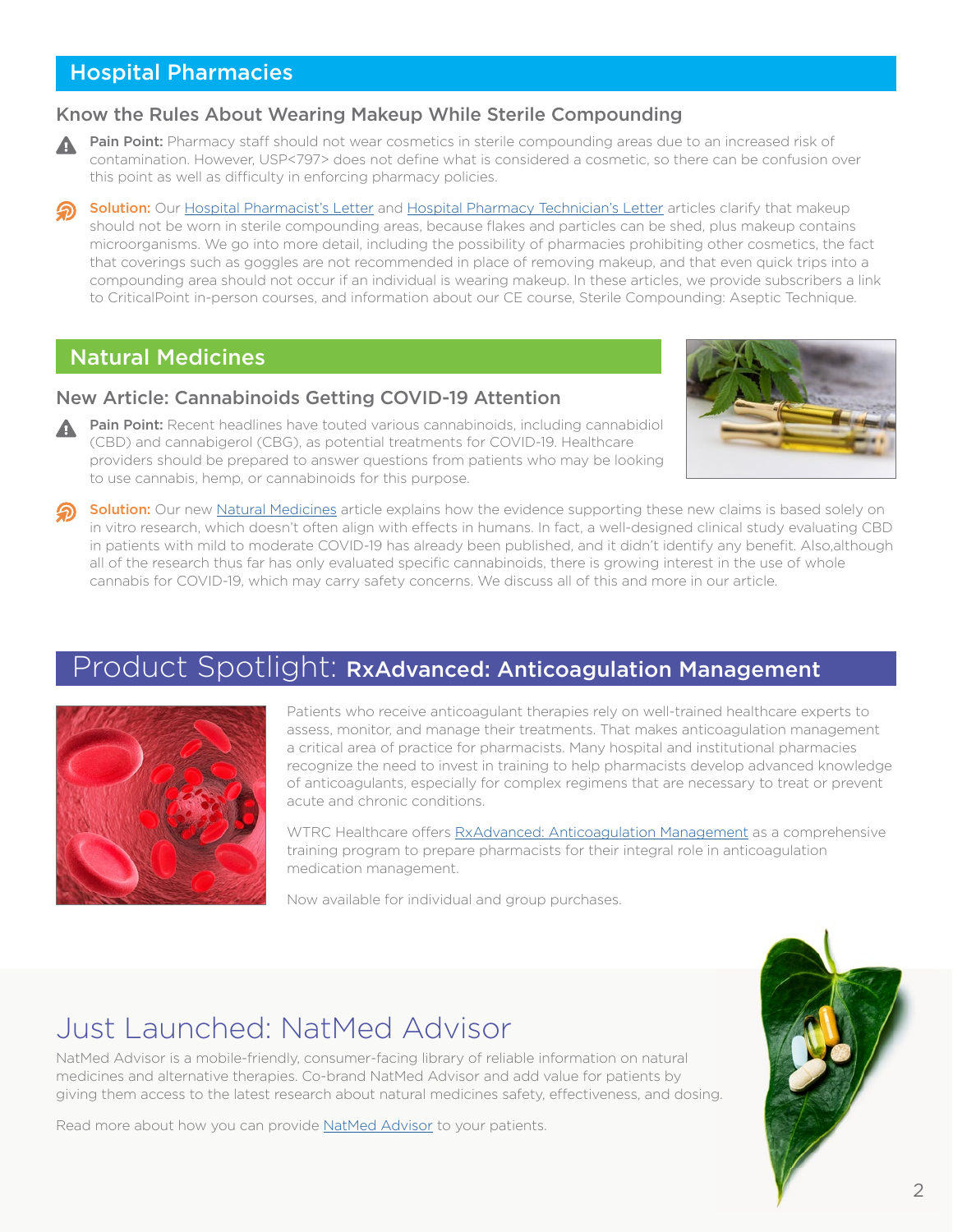<span id="page-2-0"></span>

# Immunization Resource Hub

Our Immunization Resource Hub provides recommendations, clinical resources, and other guidance to stay on top of the latest non-COVID-19 immunization recommendations and ensure your patients are properly vaccinated. Resources include:

- **Article: [Giving IM Vaccinations Properly](https://pharmacist.therapeuticresearch.com/Content/Articles/PL/2021/Mar/Reduce-Risk-of-Injury-and-Manage-Pain-From-IM-Vaccinations?utm_campaign=march_2022_insights_newsletter&utm_medium=email&utm_source=hubspot)**
- Chart: [Vaccinating Immunocompromised Patients](https://pharmacist.therapeuticresearch.com/Content/Segments/PRL/2014/Feb/Vaccinating-Immunocompromised-Patients-6608?utm_campaign=march_2022_insights_newsletter&utm_medium=email&utm_source=hubspot)
- Algorithm: [Addressing Vaccine Myths and Hesitancy](https://pharmacist.therapeuticresearch.com/Content/Segments/PRL/2017/Aug/Vaccine-Adherence-Addressing-Myths-and-Hesitancy-11391?utm_campaign=march_2022_insights_newsletter&utm_medium=email&utm_source=hubspot)

**[Check out the Immunization Resource Hub here!](https://pharmacist.therapeuticresearch.com/Content/Resource-Hub/All/Immunization-Resource-Hub?utm_campaign=march_2022_insights_newsletter&utm_medium=email&utm_source=hubspot)**

# Opioid Resource Hub

Our Opioid Resource Hub provides recommendations, charts, and other resources on opioid related topics such as adverse effects, misuse, overdose, and diversion. Resources include:

Managing pain with opioids is one of the most challenging areas of clinical practice. The benefits of opioids must be weighed against the risks of adverse effects, misuse, overdose, and diversion.

- Article: [Dental Problems with Buprenorphine](https://pharmacist.therapeuticresearch.com/Content/Articles/PL/2022/Mar/Reinforce-Oral-Care-With-Buccal-or-Sublingual-Buprenorphine?utm_campaign=march_2022_insights_newsletter&utm_medium=email&utm_source=hubspot)
- FAQ: [Opioid Allergy](https://pharmacist.therapeuticresearch.com/Content/Segments/PRL/2006/Feb/Opioid-Allergy-2107?utm_campaign=march_2022_insights_newsletter&utm_medium=email&utm_source=hubspot)
- ▼ Chart: [Neonatal Opioid Withdrawal Syndrome](https://pharmacist.therapeuticresearch.com/Content/Segments/PRL/2017/May/Neonatal-Opioid-Withdrawal-Syndrome-11075?utm_campaign=march_2022_insights_newsletter&utm_medium=email&utm_source=hubspot)



**[Visit the Opioid Resource Hub](https://pharmacist.therapeuticresearch.com/Content/Resource-Hub/All/Opioid-Resource-Hub?utm_campaign=march_2022_insights_newsletter&utm_medium=email&utm_source=hubspot)**

## News & Events





#### Hot Topic Webinar

For March, we have a new on-demand webinar available featuring an expert panel discussion and clinical guidance on **Comparing Pneumococcal Vaccines**. Listen as Amanda Applegate, PharmD, BCACP Director of Practice Development, and Paul Hunter, MD Associate Professor of Family Medicine and Community Health, University of Wisconsin - School of Medicine and Public Health, and other panelists discuss and answer common clinical questions. Click **[here](https://trchealthcare.com/comparing-new-pneumococcal-vaccines/?utm_campaign=march_2022_insights_newsletter&utm_medium=email&utm_source=hubspot)** to watch for free.

**[Check out our other on-demand webinars here.](https://trchealthcare.com/about-us/news-and-resources/webinars/?utm_campaign=february_2022_insights_newsletter&utm_medium=email&utm_source=hubspot)**

#### CriticalPoint Upcoming Trainings

Enroll your pharmacy team in CriticalPoint's industry-leading training program to improve compounding competency and pharmacy expertise. Hosted at the CriticalPoint Center for Training and Research in Totowa, New Jersey, your team will receive expert advice from compounding specialists and learn first-hand about best practices for nonhazardous sterile-to-sterile compounding. Live trainings available starting in May 2022. **[Register today!](https://www.criticalpoint.info/activity/best-practices-for-nonhazardous-sterile-to-sterile-compounding-may-16-18-2022/?utm_campaign=march_2022_insights_newsletter&utm_medium=email&utm_source=hubspot)**

**[Click here to check out all upcoming CriticalPoint webinars](https://www.criticalpoint.info/activities/?utm_campaign=march_2022_insights_newsletter&utm_medium=email&utm_source=hubspot)**